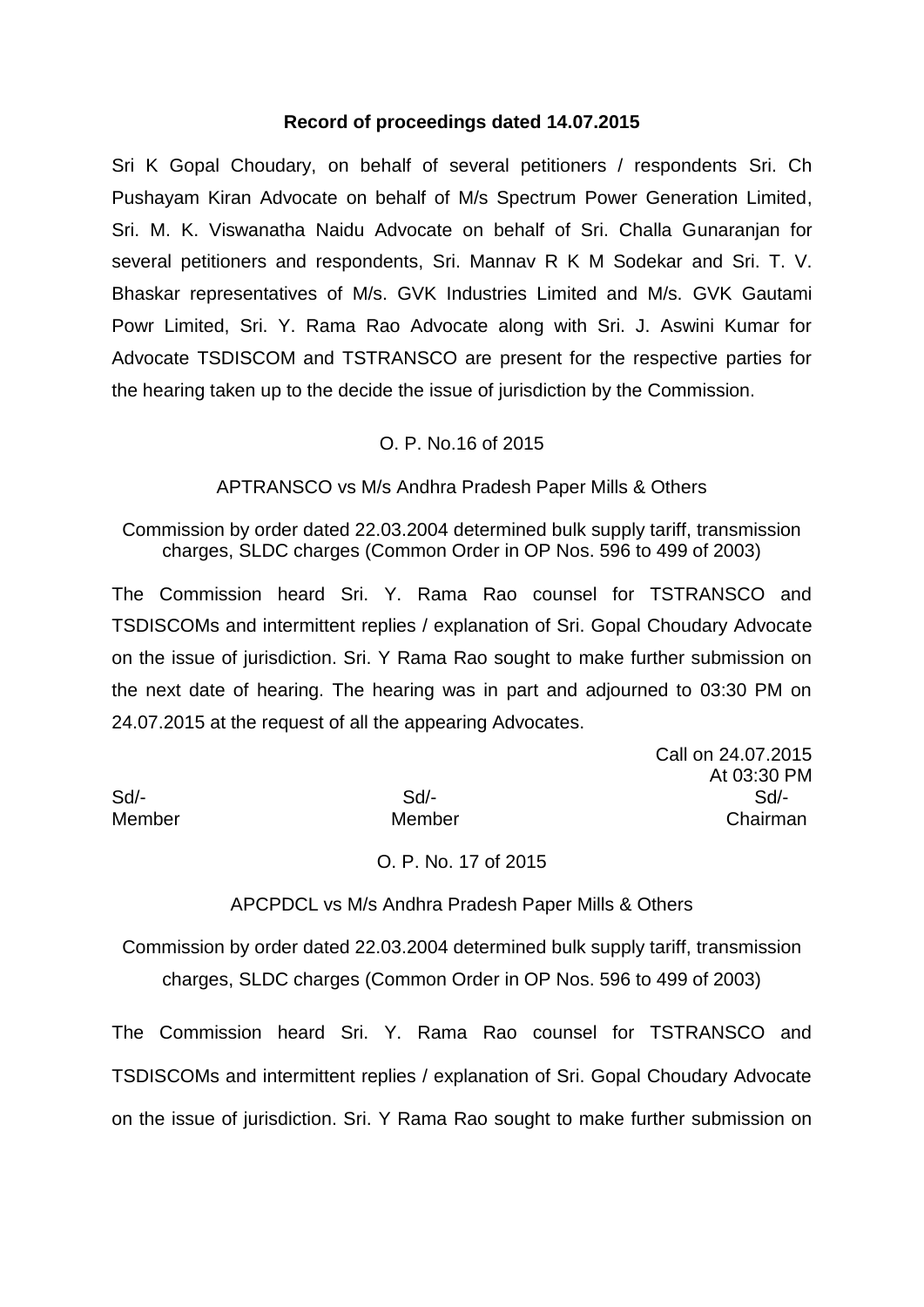Call on 24.07.2015 At 03:30 PM Sd/- Sd/- Sd/- Member Member Chairman

Call on 24.07.2015

At 03:30 PM

O. P. No. 18 of 2015

APNPDCL vs M/s Andhra Pradesh Paper Mills & Others

Commission by order dated 22.03.2004 determined bulk supply tariff, transmission charges, SLDC charges (Common Order in OP Nos. 596 to 499 of 2003)

The Commission heard Sri. Y. Rama Rao counsel for TSTRANSCO and TSDISCOMs and intermittent replies / explanation of Sri. Gopal Choudary Advocate on the issue of jurisdiction. Sri. Y Rama Rao sought to make further submission on the next date of hearing. The hearing was in part and adjourned to 03:30 PM on 24.07.2015 at the request of all the appearing Advocates.

Sd/- Sd/- Sd/- Member Member Chairman

## O. P. No. 19 of 2015

APTRANSCO vs M/s Small Hydro Power Developers' Association & Others

Commission by order dated 22.03.2005 determined bulk supply tariff, transmission charges, SLDC charges (Common Order in OP Nos. 30 to 34 of 2004)

The Commission heard Sri. Y. Rama Rao counsel for TSTRANSCO and TSDISCOMs and intermittent replies / explanation of Sri. Gopal Choudary Advocate on the issue of jurisdiction. Sri. Y Rama Rao sought to make further submission on the next date of hearing. The hearing was in part and adjourned to 03:30 PM on 24.07.2015 at the request of all the appearing Advocates.

Call on 24.07.2015 At 03:30 PM Sd/- Sd/- Sd/- Member Member Chairman

O. P. No. 20 of 2015

APCPDCL vs M/s Small Hydro Power Developers' Association & Others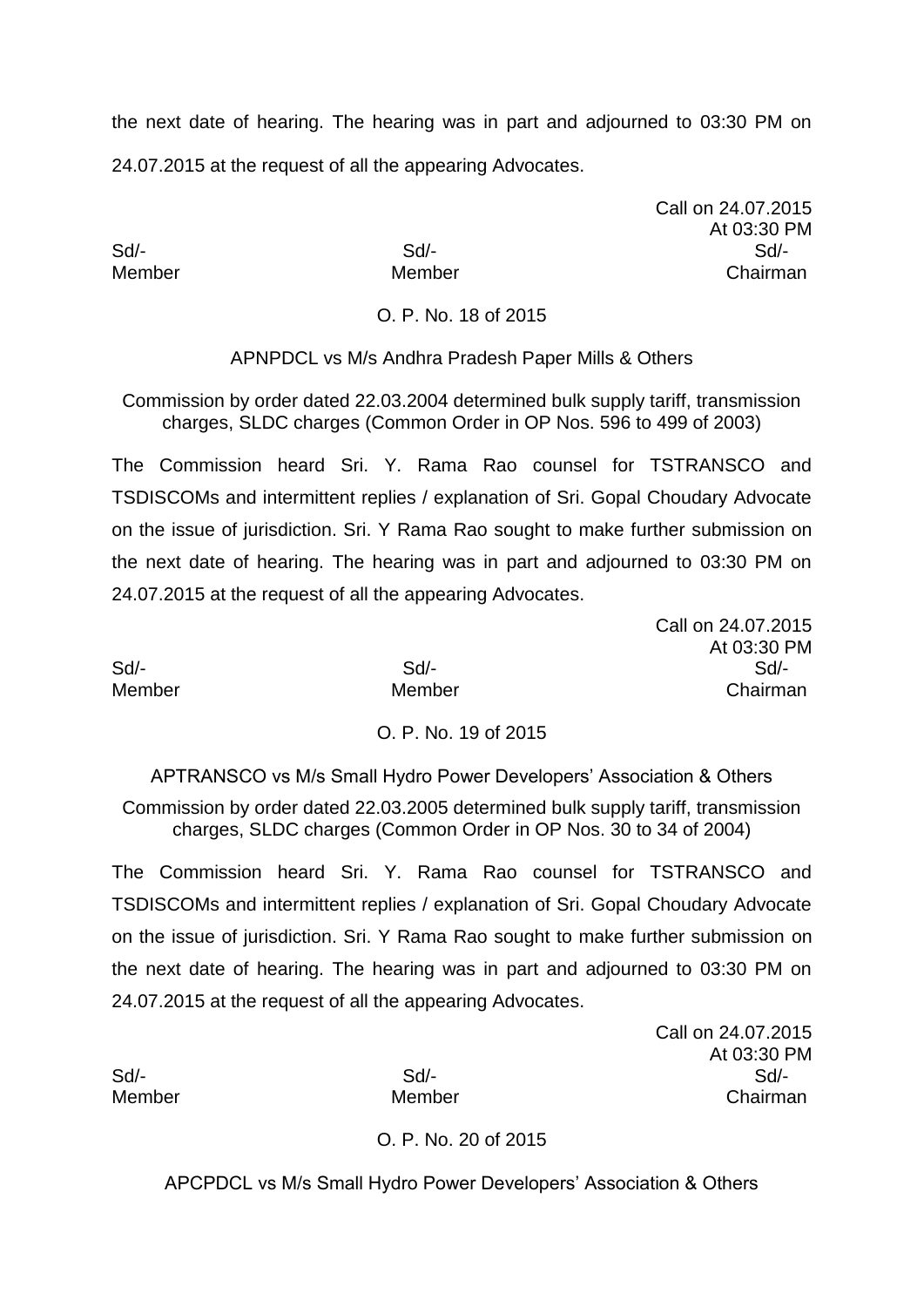Commission by order dated 22.03.2005 determined bulk supply tariff, transmission charges, SLDC charges (Common Order in OP Nos. 30 to 34 of 2004)

The Commission heard Sri. Y. Rama Rao counsel for TSTRANSCO and TSDISCOMs and intermittent replies / explanation of Sri. Gopal Choudary Advocate on the issue of jurisdiction. Sri. Y Rama Rao sought to make further submission on the next date of hearing. The hearing was in part and adjourned to 03:30 PM on 24.07.2015 at the request of all the appearing Advocates.

Call on 24.07.2015 At 03:30 PM Sd/- Sd/- Sd/- Member Member Chairman

## O. P. No. 21 of 2015

APNPDCL vs M/s Small Hydro Power Developers' Association & Others

Commission by order dated 22.03.2005 determined bulk supply tariff, transmission charges, SLDC charges (Common Order in OP Nos. 30 to 34 of 2004)

The Commission heard Sri. Y. Rama Rao counsel for TSTRANSCO and TSDISCOMs and intermittent replies / explanation of Sri. Gopal Choudary Advocate on the issue of jurisdiction. Sri. Y Rama Rao sought to make further submission on the next date of hearing. The hearing was in part and adjourned to 03:30 PM on 24.07.2015 at the request of all the appearing Advocates.

|        |        | Call on 24.07.2015 |
|--------|--------|--------------------|
|        |        | At 03:30 PM        |
| Sd/-   | $Sd/-$ | Sd                 |
| Member | Member | Chairman           |

## O. P. No. 22 of 2015

APTRANSCO vs M/s Small Hydro Power Developers' Association & Others

Determination of tariffs including transmission charges. Certain generators questioned the tariff order dated 23.03.2006 in respect of levy of transmission charges.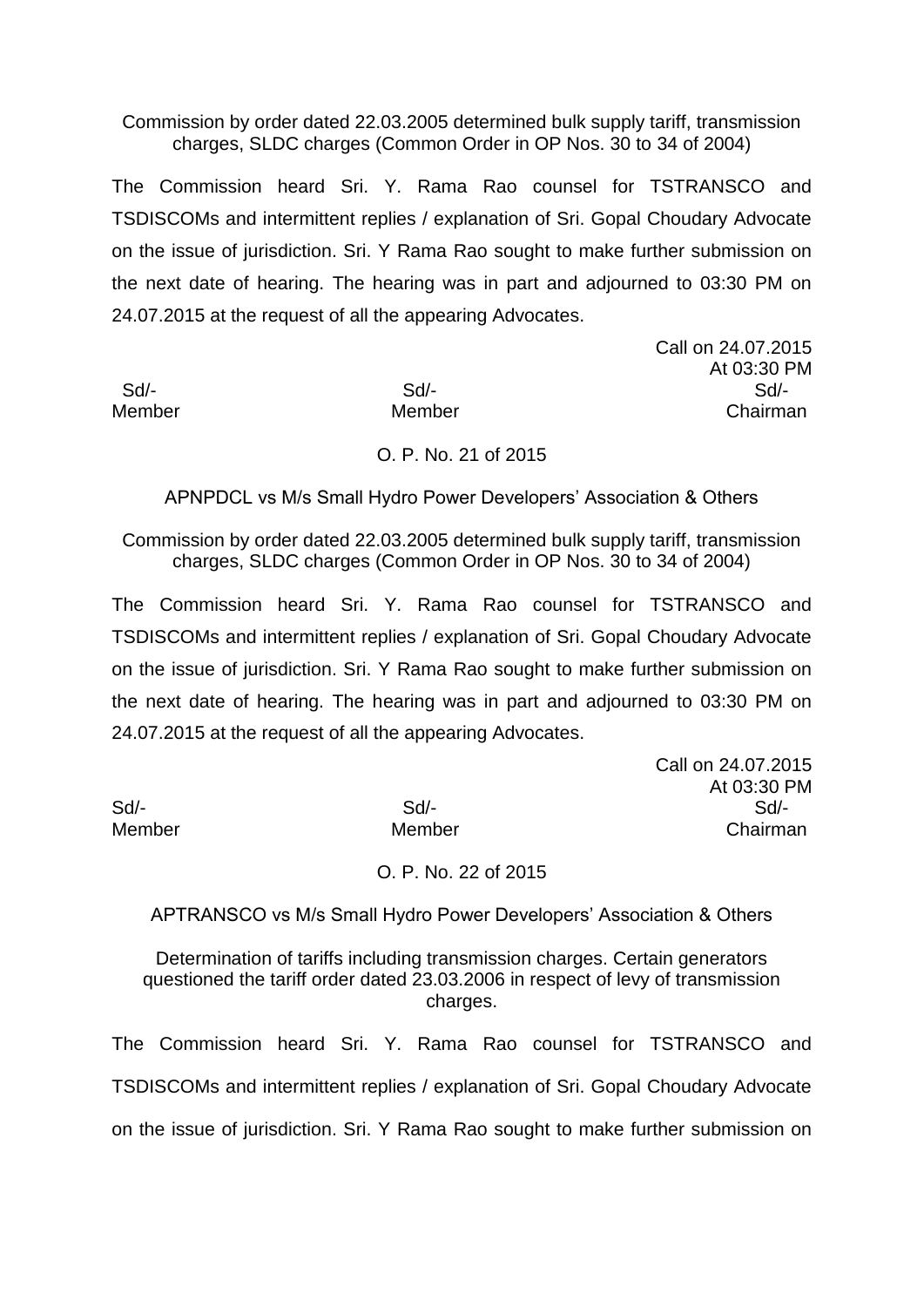Call on 24.07.2015 At 03:30 PM Sd/- Sd/- Sd/- Member Member Chairman

O. P. No. 23 of 2015

APCPDCL vs M/s Small Hydro Power Developers' Association & Others

Commission by a Common order dated 23.03.2006 determined distribution tariff for control period 2006-07.

The Commission heard Sri. Y. Rama Rao counsel for TSTRANSCO and TSDISCOMs and intermittent replies / explanation of Sri. Gopal Choudary Advocate on the issue of jurisdiction. Sri. Y Rama Rao sought to make further submission on the next date of hearing. The hearing was in part and adjourned to 03:30 PM on 24.07.2015 at the request of all the appearing Advocates.

Call on 24.07.2015 At 03:30 PM Sd/- Sd/- Sd/- Member Member Chairman

## O. P. No. 24 of 2015

APNPDCL vs M/s Small Hydro Power Developers' Association & Others

Commission by order dated 22.03.2005 determined bulk supply tariff, transmission charges, SLDC charges (Common Order in OP Nos. 30 to 34 of 2004)

The Commission heard Sri. Y. Rama Rao counsel for TSTRANSCO and TSDISCOMs and intermittent replies / explanation of Sri. Gopal Choudary Advocate on the issue of jurisdiction. Sri. Y Rama Rao sought to make further submission on the next date of hearing. The hearing was in part and adjourned to 03:30 PM on 24.07.2015 at the request of all the appearing Advocates.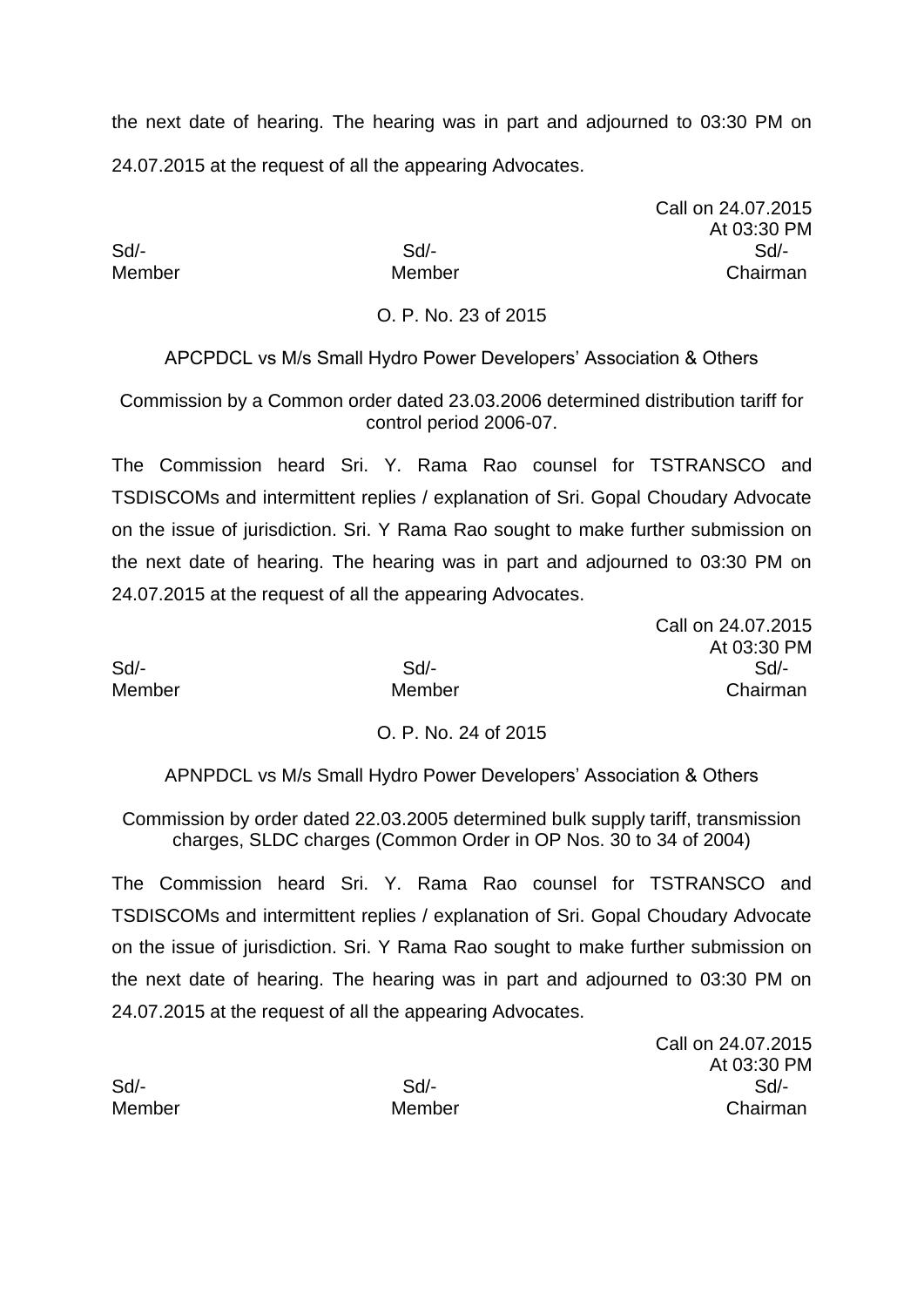## R. P. No. 01 of 2015

## M/s RPP Ltd. Vs DISCOMS

Petition for reviewing the tariff order dated 20.03.2009 in OP Nos. 17 to 20 of 2009 in respect of wheeling tariff for FY 2009-10 to 2013-14 and RST for FY 2009-10.

The Commission heard Sri. Y. Rama Rao counsel for TSTRANSCO and TSDISCOMs and intermittent replies / explanation of Sri. Gopal Choudary Advocate on the issue of jurisdiction. Sri. Y Rama Rao sought to make further submission on the next date of hearing. The hearing was in part and adjourned to 03:30 PM on 24.07.2015 at the request of all the appearing Advocates.

Call on 24.07.2015 At 03:30 PM Sd/- Sd/- Sd/- Member Member Chairman

# R. P. No. 02 of 2015

#### M/s RPP Ltd. Vs APTRANSCO

Petition for review of tariff order dated 20.03.2009 in OP Nos. 17 to 20 of 2009 in respect of transmission tariff for FY 2009-10 to 2013-14.

The Commission heard Sri. Y. Rama Rao counsel for TSTRANSCO and TSDISCOMs and intermittent replies / explanation of Sri. Gopal Choudary Advocate on the issue of jurisdiction. Sri. Y Rama Rao sought to make further submission on the next date of hearing. The hearing was in part and adjourned to 03:30 PM on 24.07.2015 at the request of all the appearing Advocates.

Call on 24.07.2015 At 03:30 PM Sd/- Sd/- Sd/- Member Member Chairman

R. P. No. 03 of 2015

#### M/s KCP & 2 others Vs APPCC, APTRANSCO & DISCOMS

Petition for review of tariff order dated 20.03.2009 in OP Nos. 17 to 20 of 2009 in respect of wheeling tariff for FY 2009-10 to 2013-14.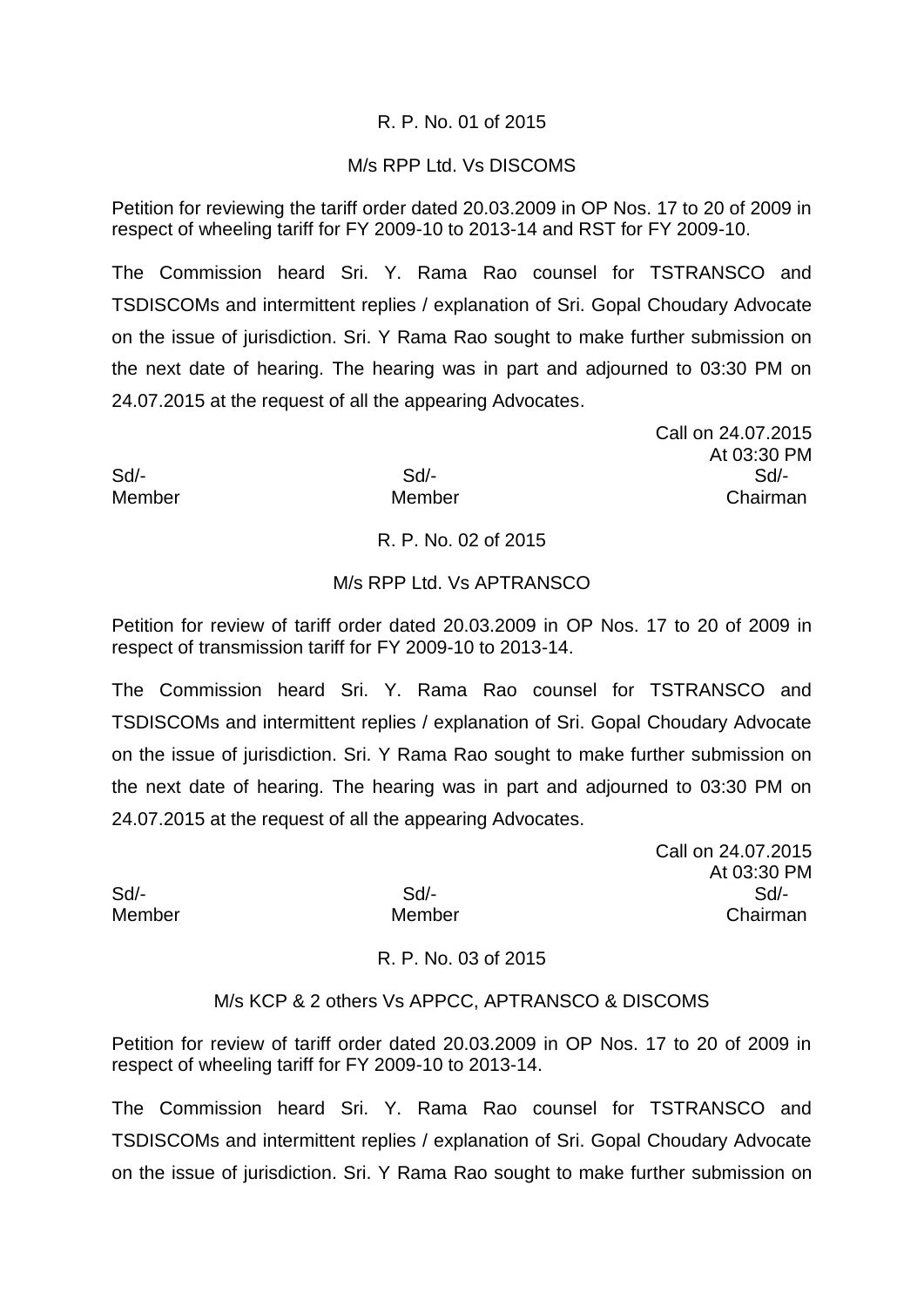Call on 24.07.2015 At 03:30 PM Sd/- Sd/- Sd/- Member Member Member Chairman

Call on 24.07.2015

#### R. P. No. 04 of 2015

M/s KCP & 2 others Vs APPCC, APTRANSCO & DISCOMS

Petition for review of tariff order dated 20.03.2009 in OP Nos. 17 to 20 of 2009 in respect of wheeling tariff for FY 2009-10 to 2013-14.

The Commission heard Sri. Y. Rama Rao counsel for TSTRANSCO and TSDISCOMs and intermittent replies / explanation of Sri. Gopal Choudary Advocate on the issue of jurisdiction. Sri. Y Rama Rao sought to make further submission on the next date of hearing. The hearing was in part and adjourned to 03:30 PM on 24.07.2015 at the request of all the appearing Advocates.

|        | $O(11 \, \text{C} \cdot \text{C} \cdot \text{C} \cdot \text{C})$ |
|--------|------------------------------------------------------------------|
|        | At 03:30 PM                                                      |
| $Sd$ - | Sd/-                                                             |
| Member | Chairman                                                         |
|        |                                                                  |

## R. P. No. 05 of 2015

M/s Small Hydro Power Developers Association & 16 others vs DISCOMS

Petition for review of tariff order dated 20.03.2009 in OP Nos. 17 to 20 of 2009 in respect of wheeling tariff for FY 2009-10 to 2013-14.

The Commission heard Sri. Y. Rama Rao counsel for TSTRANSCO and TSDISCOMs and intermittent replies / explanation of Sri. Gopal Choudary Advocate on the issue of jurisdiction. Sri. Y Rama Rao sought to make further submission on the next date of hearing. The hearing was in part and adjourned to 03:30 PM on 24.07.2015 at the request of all the appearing Advocates.

Call on 24.07.2015 At 03:30 PM Sd/- Sd/- Sd/- Member Member Chairman

O. P. No. 25 of 2015

M/s GVK Industries Ltd. vs DISCOMS & APPCC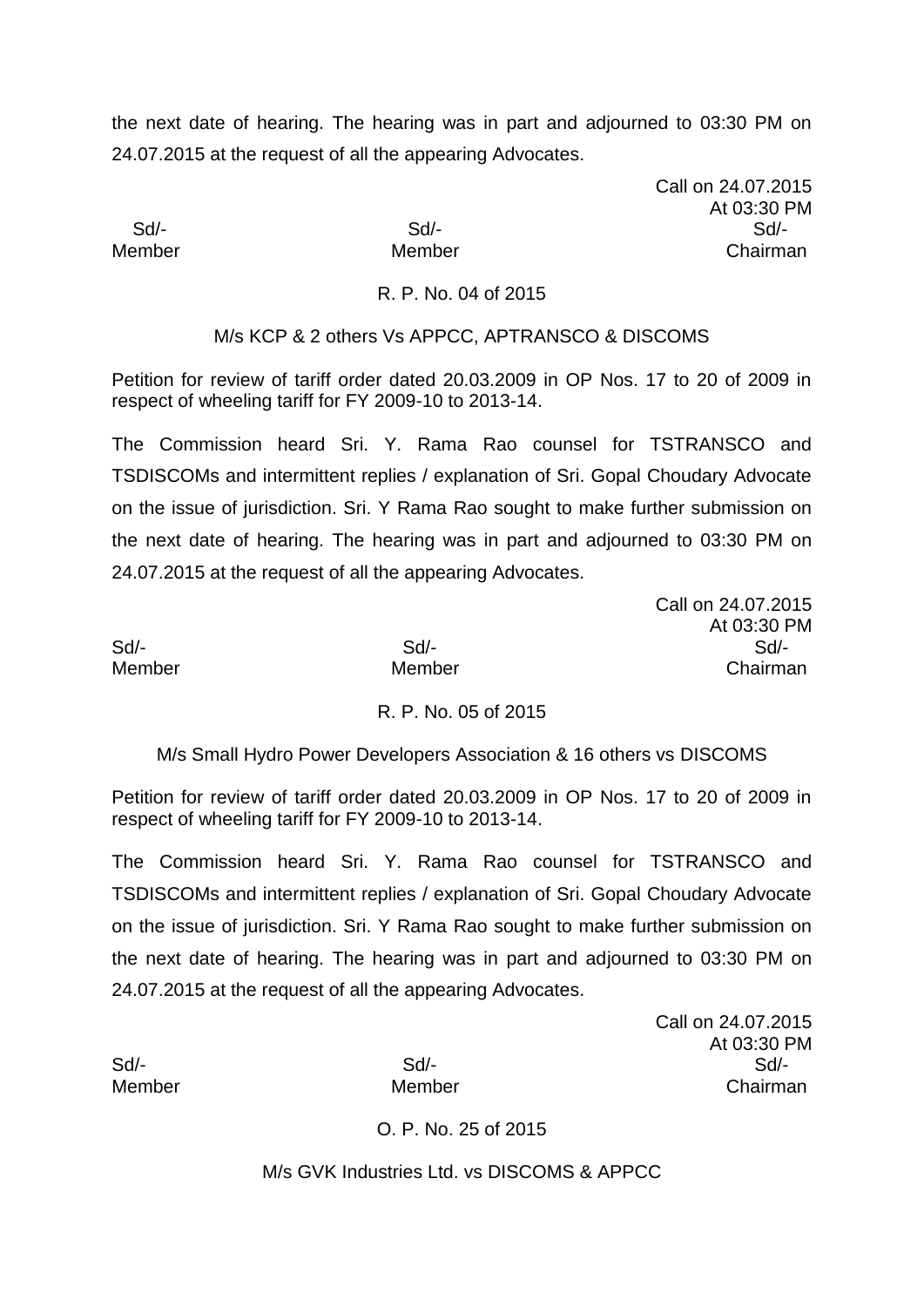Petition u/s 86 (1) (f) of the Electricity Act, 2003 in respect of certain claims amounting to Rs.262 crs.

The Commission heard Sri. Y. Rama Rao counsel for TSTRANSCO and TSDISCOMs and intermittent replies / explanation of Sri. Gopal Choudary Advocate on the issue of jurisdiction. Sri. Y Rama Rao sought to make further submission on the next date of hearing. The hearing was in part and adjourned to 03:30 PM on 24.07.2015 at the request of all the appearing Advocates.

Call on 24.07.2015 At 03:30 PM Sd/- Sd/- Sd/- Member Member Chairman

## O. P. No. 26 of 2015

#### APTRANSCO & 4 DISCOMS vs M/s GVK Industries Ltd.

Petition u/s 86 of the Electricity Act, 2003 seeking calculation of interest on working capital for computation of fixed charges, limiting the working capital amount to the actual borrowings.

The Commission heard Sri. Y. Rama Rao counsel for TSTRANSCO and TSDISCOMs and intermittent replies / explanation of Sri. Gopal Choudary Advocate on the issue of jurisdiction. Sri. Y Rama Rao sought to make further submission on the next date of hearing. The hearing was in part and adjourned to 03:30 PM on 24.07.2015 at the request of all the appearing Advocates.

Call on 24.07.2015 At 03:30 PM Sd/- Sd/- Sd/- Member Member Chairman

#### O. P. No. 27 of 2015

## M/s Lanco Kondapalli Power Ltd. Vs APPCC, APTRANSCO & DISCOMS

Petition u/s 86 (1) (f) of the Electricity Act, 2003 claiming capacity charges payable by the respondents and also interest payable thereon.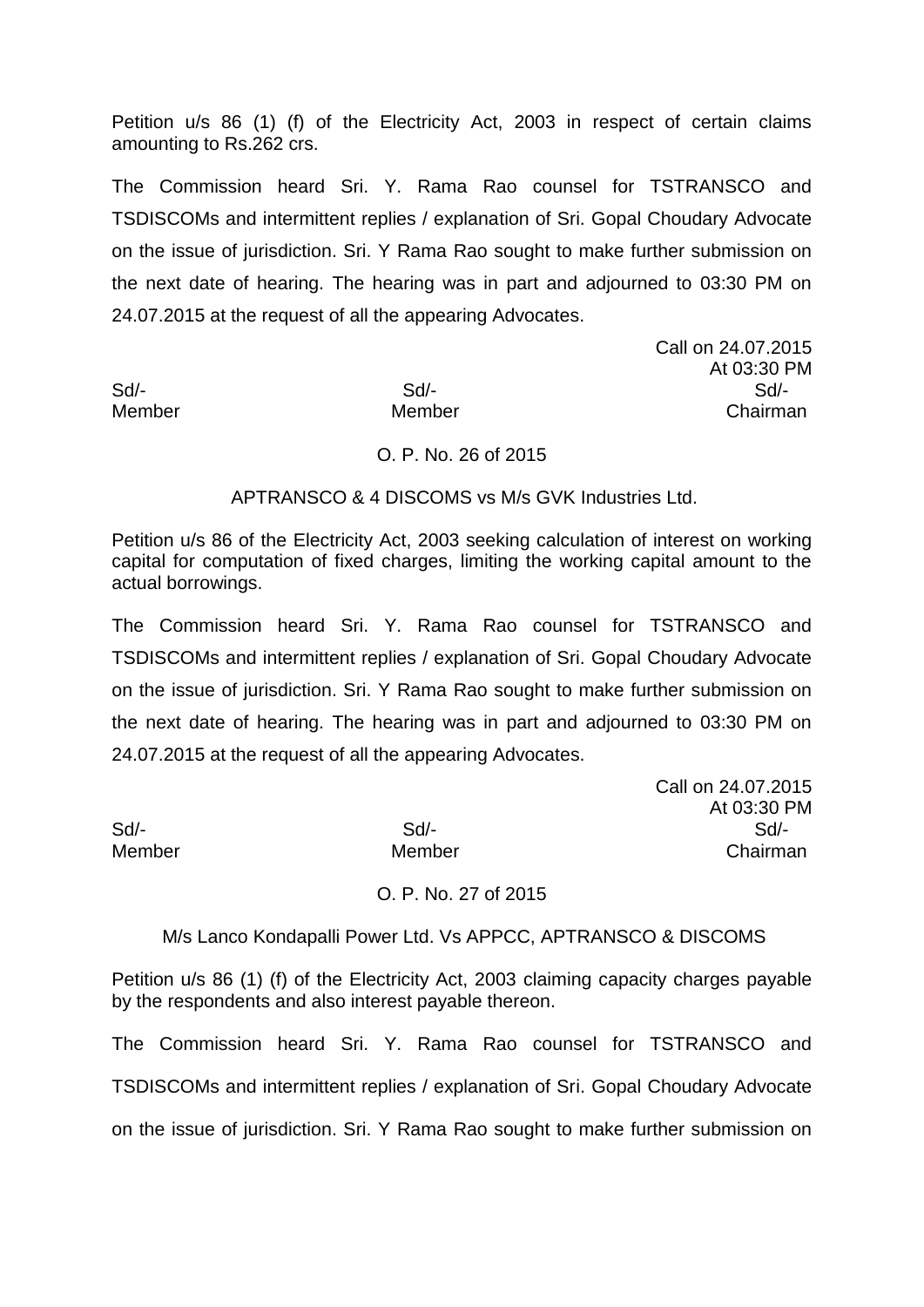Call on 24.07.2015 At 03:30 PM Sd/- Sd/- Sd/- Member Member Chairman

O. P. No. 28 of 2015

M/s Lanco Kondapalli Power Ltd. Vs APPCC, APTRANSCO & DISCOMS

Petition u/s 62, 86 (1) (f) of the Electricity Act, 2003 claiming finance and procurement costs payable by the respondents together with interest thereon and I.A. No. 4 of 2010 filed by the respondents.

The Commission heard Sri. Y. Rama Rao counsel for TSTRANSCO and TSDISCOMs and intermittent replies / explanation of Sri. Gopal Choudary Advocate on the issue of jurisdiction. Sri. Y Rama Rao sought to make further submission on the next date of hearing. The hearing was in part and adjourned to 03:30 PM on 24.07.2015 at the request of all the appearing Advocates.

Call on 24.07.2015 At 03:30 PM Sd/- Sd/- Sd/- Member Member Chairman

O. P. No. 33 of 2015

APTRANSCO & 4 DISCOMS vs M/s Spectrum Power Generation Ltd.

Petition u/s 86 (1) (b) of the Electricity Act, 2003 seeking deletion of usage of naptha as supplementary fuel and others as alternate fuel.

The Commission heard Sri. Y. Rama Rao counsel for TSTRANSCO and TSDISCOMs and intermittent replies / explanation of Sri. Gopal Choudary Advocate on the issue of jurisdiction. Sri. Y Rama Rao sought to make further submission on the next date of hearing. The hearing was in part and adjourned to 03:30 PM on 24.07.2015 at the request of all the appearing Advocates.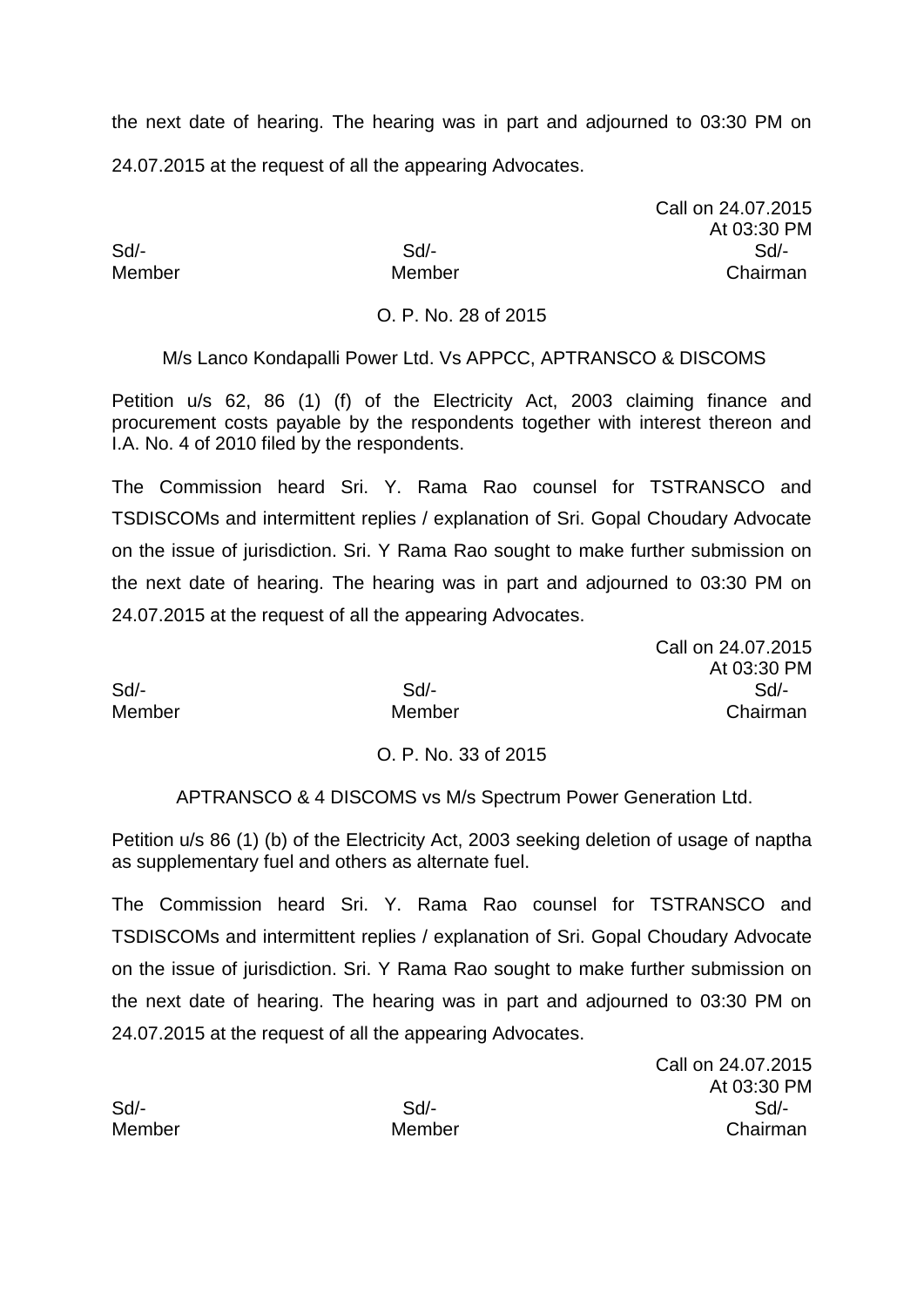## O. P. (SR) No. 07 of 2015

#### M/s Spectrum Power Generation Ltd. Vs APTRANSCO & 5 others

Petition filed under Section 86 (1) (f) read with sections 86 (1) (a) and 86 (1) (k) of the Electricity Act, 2003 for approval of completed capital cost incurred by the petitioner.

The Commission heard Sri. Y. Rama Rao counsel for TSTRANSCO and TSDISCOMs and intermittent replies / explanation of Sri. Gopal Choudary Advocate on the issue of jurisdiction. Sri. Y Rama Rao sought to make further submission on the next date of hearing. The hearing was in part and adjourned to 03:30 PM on 24.07.2015 at the request of all the appearing Advocates.

|               |        | Call on 24.07.2015 |
|---------------|--------|--------------------|
|               |        | At 03:30 PM        |
| Sd/-          | $Sd$ - | Sd                 |
| <b>Member</b> | Member | Chairman           |

## R. P. (SR) No. 05 of 2015

M/s Guttaseema Wind Energy Company Pvt. Ltd. Vs APTRANSCO & DISCOMS

Petition for review of the order in OP Nos. 6 & 7 of 2009 dt. 22.04.2013

The Commission heard Sri. Y. Rama Rao counsel for TSTRANSCO and TSDISCOMs and intermittent replies / explanation of Sri. Gopal Choudary Advocate on the issue of jurisdiction. Sri. Y Rama Rao sought to make further submission on the next date of hearing. The hearing was in part and adjourned to 03:30 PM on 24.07.2015 at the request of all the appearing Advocates.

Call on 24.07.2015 At 03:30 PM Sd/- Sd/- Sd/- Member Member Chairman

R. P. (SR) No. 06 of 2015

APTRANSCO & DISCOMS vs M/s Guttaseema Wind Energy Company Pvt. Ltd.

Petition for review of the order in OP Nos. 6 & 7 of 2009 dt. 22.04.2013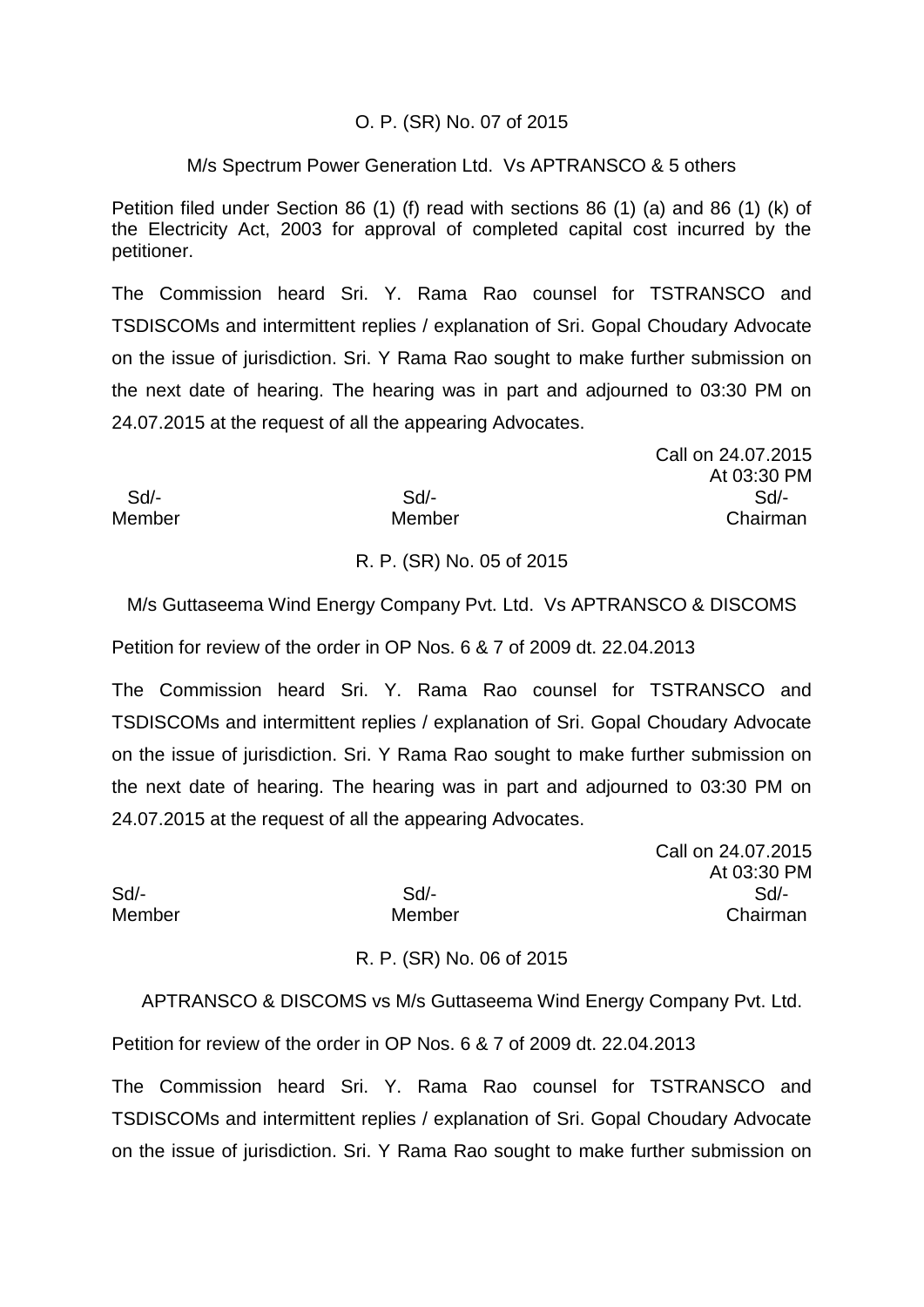Call on 24.07.2015 At 03:30 PM Sd/- Sd/- Sd/- Member Member Chairman

#### O. P. No. 52 of 2015

M/s Lanco Kondapalli Power Ltd. Vs APPCC, APTRANSCO & DISCOMS

Petition u/s 86 (1) (f) for reimbursement of minimum fuel off-take charges and other fuel transportation charges being part of monthly bills.

The Commission heard Sri. Y. Rama Rao counsel for TSTRANSCO and TSDISCOMs and intermittent replies / explanation of Sri. Gopal Choudary Advocate on the issue of jurisdiction. Sri. Y Rama Rao sought to make further submission on the next date of hearing. The hearing was in part and adjourned to 03:30 PM on 24.07.2015 at the request of all the appearing Advocates.

|        |        | Call on 24.07.2015 |
|--------|--------|--------------------|
|        |        | At 03:30 PM        |
| Sd     | $Sd$ - | Sd                 |
| Member | Member | Chairman           |

## O. P. No. 67 of 2015

M/s Bharath Alluminium Company Ltd. vs PTC India Ltd., & 2 others

Petition filed u/s 86 (1) (f) of the Electricity Act, 2003 for recovery of compensation deducted from the petitioner purportedly towards non-supply of power.

The Commission heard Sri. Y. Rama Rao counsel for TSTRANSCO and TSDISCOMs and intermittent replies / explanation of Sri. Gopal Choudary Advocate on the issue of jurisdiction. Sri. Y Rama Rao sought to make further submission on the next date of hearing. The hearing was in part and adjourned to 03:30 PM on 24.07.2015 at the request of all the appearing Advocates.

Call on 24.07.2015 At 03:30 PM Sd/- Sd/- Sd/- Member Member Chairman

O. P. No. 75 of 2015 And IA No. 16 of 2015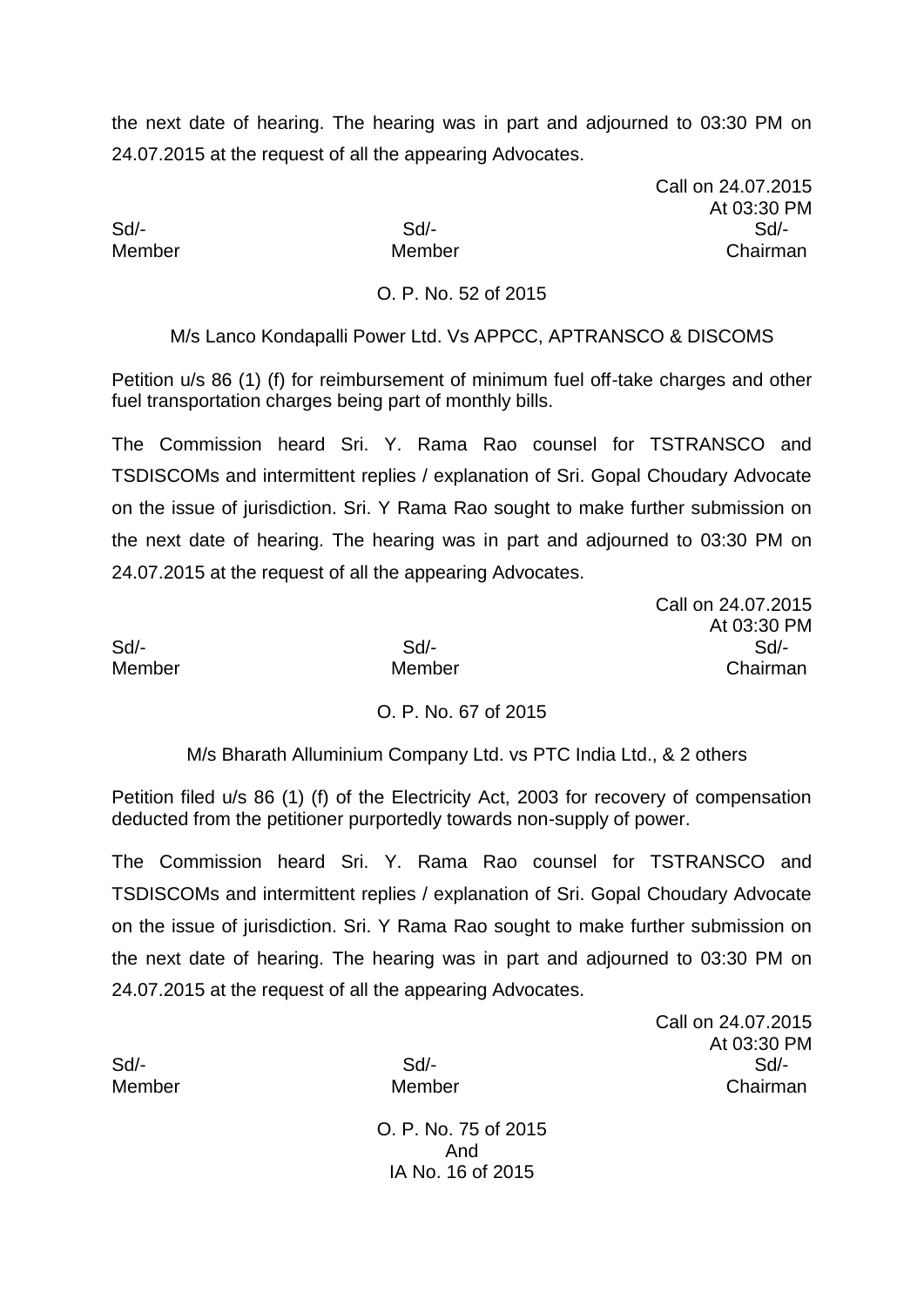## TSNPDCL & TSSPDCL vs APGENCO

Petition seeking directions to the respondent to comply with the direction of Southern Regional Load Despatch Centre dated 18.06.2014 by floating the provision of Electricity Act, 2003.

The Commission heard Sri. Y. Rama Rao counsel for TSTRANSCO and TSDISCOMs and intermittent replies / explanation of Sri. Gopal Choudary Advocate on the issue of jurisdiction. Sri. Y Rama Rao sought to make further submission on the next date of hearing. The hearing was in part and adjourned to 03:30 PM on 24.07.2015 at the request of all the appearing Advocates.

Call on 24.07.2015 At 03:30 PM Sd/- Sd/- Sd/- Member Member Chairman

## O. P. No. 40 of 2015 And IA No. 06 of 2015

## M/s GVK Gautami Power Ltd. Vs DISCOMS, APPCC & APTRANSCO

Petition U/S 86 (1) (F) Electricity Act, 2003 seeking declaration that the petitioner is required to be compensated for capacity charges, transportation charges and imbalance charges.

The Commission heard Sri. Y. Rama Rao counsel for TSTRANSCO and TSDISCOMs and intermittent replies / explanation of Sri. Gopal Choudary Advocate on the issue of jurisdiction. Sri. Y Rama Rao sought to make further submission on the next date of hearing. The hearing was in part and adjourned to 03:30 PM on 24.07.2015 at the request of all the appearing Advocates.

Call on 24.07.2015 At 03:30 PM Sd/- Sd/- Sd/- Member Member Chairman

O. P. No. 41 of 2015 And IA No.07 of 2015

M/s GVK Gautami Power Ltd. Vs DISCOMS, APPCC & APTRANSCO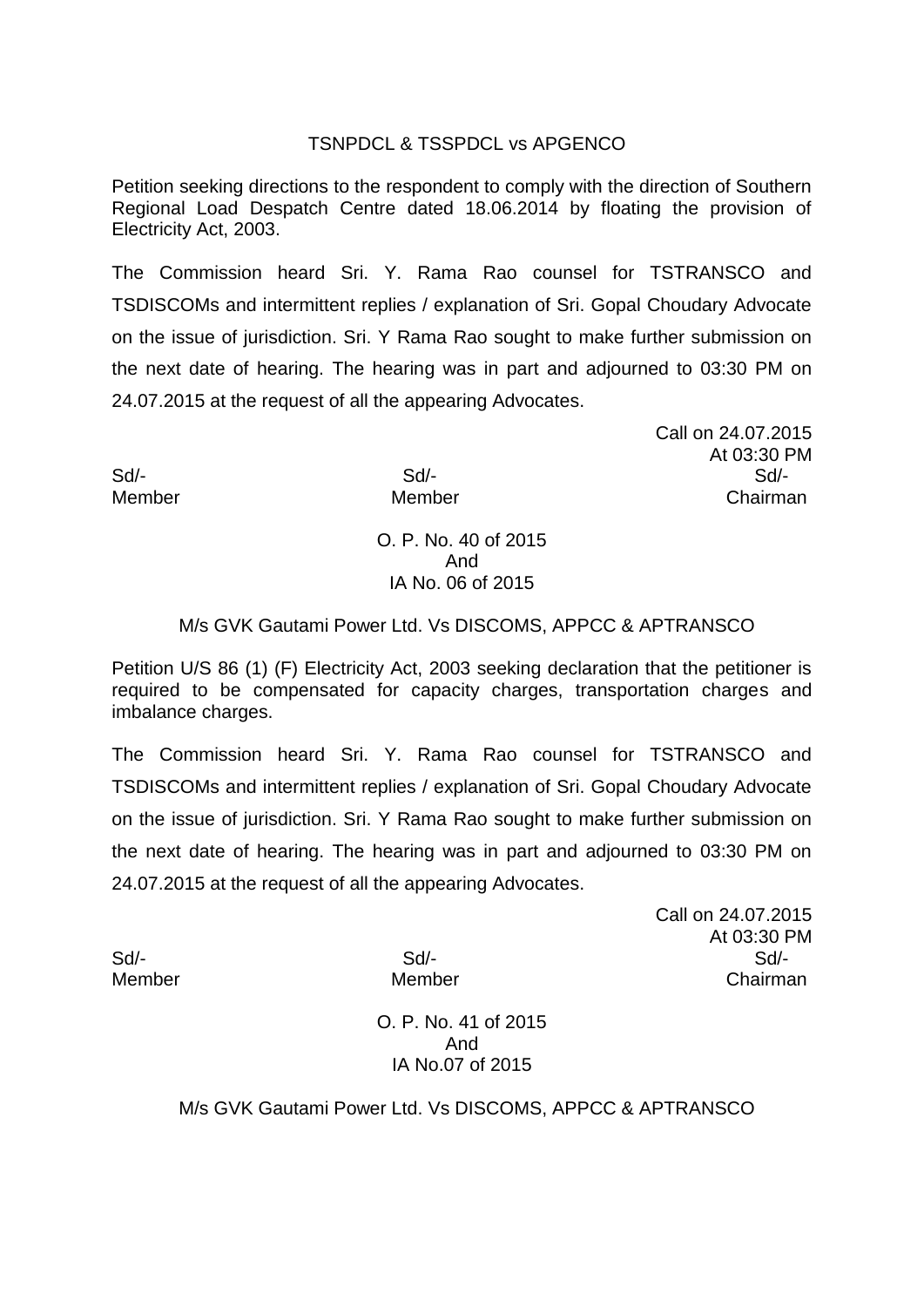Petition U/S 86 (1) (f) Electricity Act, 2003 seeking declaration that the petitioner is required to be compensated for capacity charges, transportation charges and imbalance charges.

The Commission heard Sri. Y. Rama Rao counsel for TSTRANSCO and TSDISCOMs and intermittent replies / explanation of Sri. Gopal Choudary Advocate on the issue of jurisdiction. Sri. Y Rama Rao sought to make further submission on the next date of hearing. The hearing was in part and adjourned to 03:30 PM on 24.07.2015 at the request of all the appearing Advocates.

Call on 24.07.2015 At 03:30 PM Sd/- Sd/- Sd/- Member Member Chairman

> O. P. No. 45 of 2015 And IA No. 10 of 2015

M/s RVK Energy Pvt. Ltd. Vs APPCC & 9 others

Petition U/S 86 (1) (f) Electricity Act, 2003 for claim for price of the power supplied by the petitioner to Andhra Pradesh Power Coordination Committee (APPCC). Hearing before admission.

I.A. filed by the petitioner u/s 94 of the Act.

The Commission heard Sri. Y. Rama Rao counsel for TSTRANSCO and TSDISCOMs and intermittent replies / explanation of Sri. Gopal Choudary Advocate on the issue of jurisdiction. Sri. Y Rama Rao sought to make further submission on the next date of hearing. The hearing was in part and adjourned to 03:30 PM on 24.07.2015 at the request of all the appearing Advocates.

Call on 24.07.2015 At 03:30 PM Sd/- Sd/- Sd/- Member Member Chairman

O. P. No. 47 of 2015

DISCOMS vs M/s GVK Gautami Power Ltd.

Petition U/S 86 (1) (b) and (f) of the Electricity Act, 2003 for deletion of the clause reflecting alternate fuel in the definition of the 'Fuel'in the PPA entered by the parties.

The Commission heard Sri. Y. Rama Rao counsel for TSTRANSCO and TSDISCOMs and intermittent replies / explanation of Sri. Gopal Choudary Advocate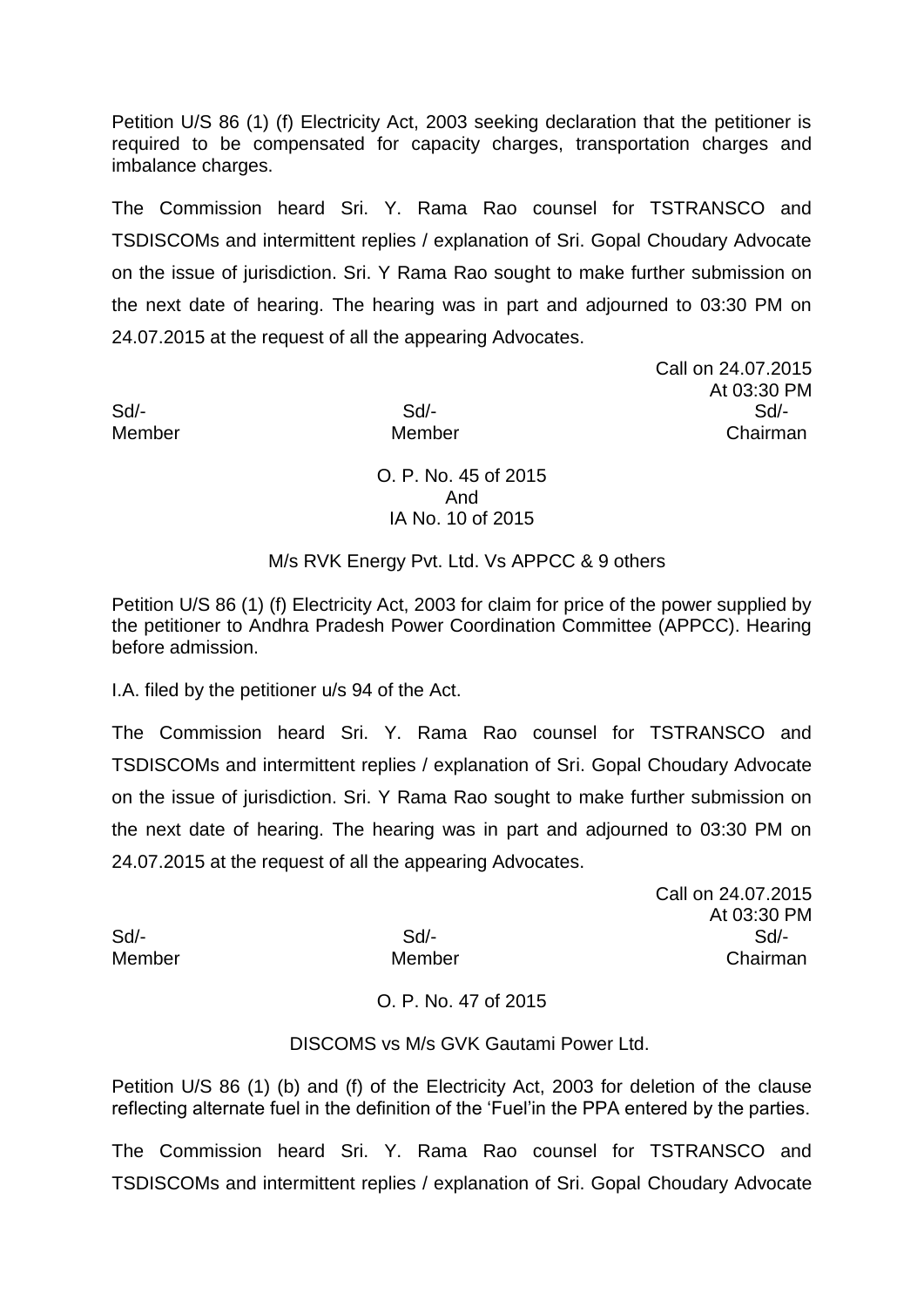on the issue of jurisdiction. Sri. Y Rama Rao sought to make further submission on the next date of hearing. The hearing was in part and adjourned to 03:30 PM on 24.07.2015 at the request of all the appearing Advocates.

Call on 24.07.2015 At 03:30 PM Sd/- Sd/- Sd/- Member Member Chairman

O. P. No. 48 of 2015

## DISCOMS vs M/s GVK Industries Ltd.

Petition U/S 86 (1) (b) and (f) of the Electricity Act, 2003 for deletion of the clause reflecting alternate fuel in the definition of the 'Fuel' in the PPA entered by the parties.

The Commission heard Sri. Y. Rama Rao counsel for TSTRANSCO and TSDISCOMs and intermittent replies / explanation of Sri. Gopal Choudary Advocate on the issue of jurisdiction. Sri. Y Rama Rao sought to make further submission on the next date of hearing. The hearing was in part and adjourned to 03:30 PM on 24.07.2015 at the request of all the appearing Advocates.

Call on 24.07.2015 At 03:30 PM Sd/- Sd/- Sd/- Member Member Chairman

O. P. No. 54 of 2015 AND IA No. 11 of 2015

## M/s GVK Industries Ltd. (Phase-II) vs DISCOMS & APTRANSCO

Petition U/S 86 (1) (f) of the Electricity Act, 2003 for adjudication of disputes between the parties and the IA also filed by the petitioner for interim orders.

The Commission heard Sri. Y. Rama Rao counsel for TSTRANSCO and TSDISCOMs and intermittent replies / explanation of Sri. Gopal Choudary Advocate on the issue of jurisdiction. Sri. Y Rama Rao sought to make further submission on the next date of hearing. The hearing was in part and adjourned to 03:30 PM on 24.07.2015 at the request of all the appearing Advocates.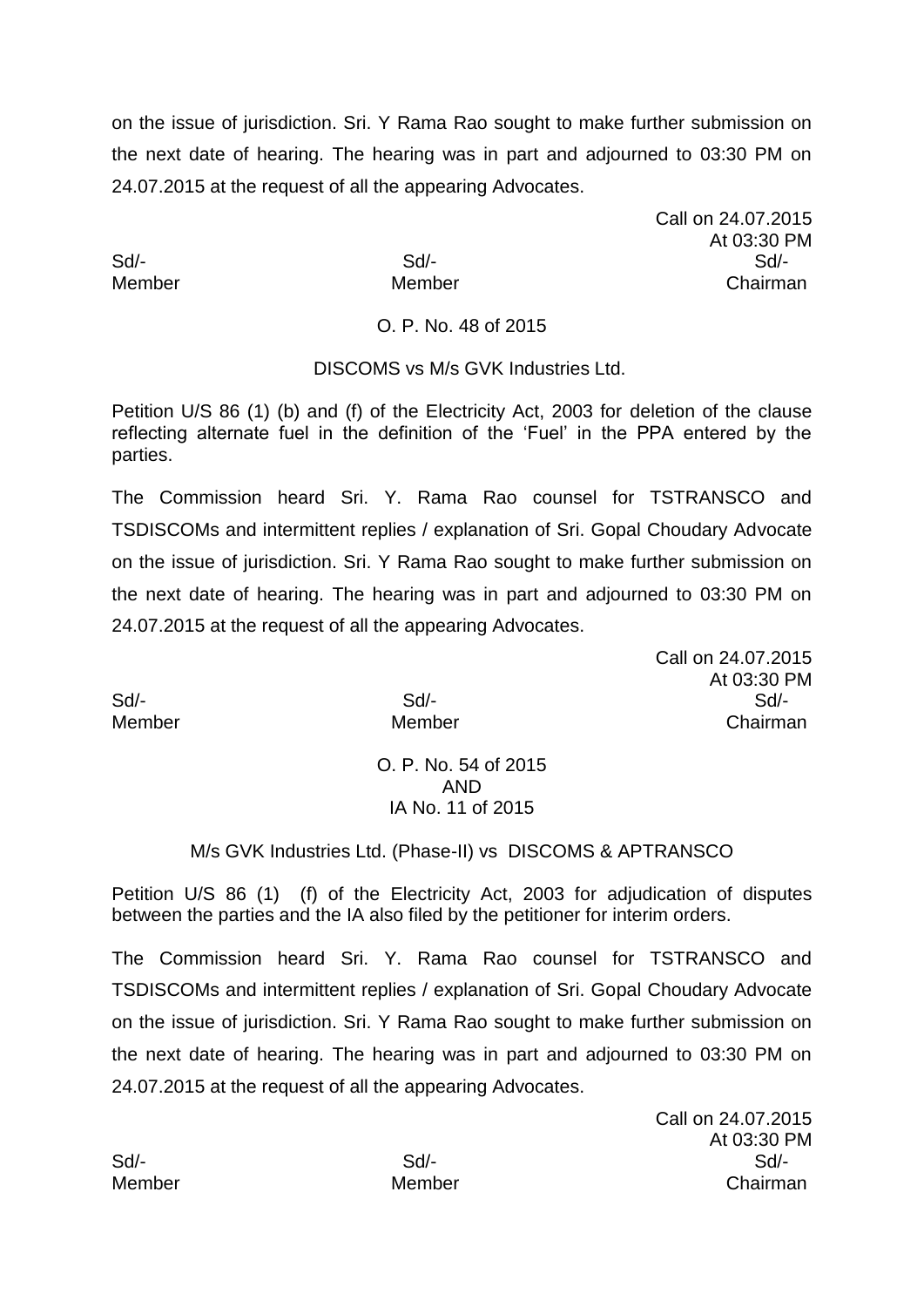## O. P. No. 55 of 2015

### M/s GVK Industries Ltd. vs DISCOMS & APPCC

Petition U/S 86 (1) (f) of the Electricity Act, 2003 seeking to recover several amounts due to it under various provisions of the PPA.

The Commission heard Sri. Y. Rama Rao counsel for TSTRANSCO and TSDISCOMs and intermittent replies / explanation of Sri. Gopal Choudary Advocate on the issue of jurisdiction. Sri. Y Rama Rao sought to make further submission on the next date of hearing. The hearing was in part and adjourned to 03:30 PM on 24.07.2015 at the request of all the appearing Advocates.

Call on 24.07.2015 At 03:30 PM Sd/- Sd/- Sd/- Member Member Chairman

## O. P. No. 56 of 2015

#### M/s EID Parry (India) Ltd. Vs APTRANSCO & DISCOMS

Petition U/S 86 (1) (f) of the Electricity Act, 2003 in relation to non-payment of fixed charges by truing annualized threshold PLF of 55% as per the tariff determined by the Commission to the petitioner under the power purchase agreement.

The Commission heard Sri. Y. Rama Rao counsel for TSTRANSCO and TSDISCOMs and intermittent replies / explanation of Sri. Gopal Choudary Advocate on the issue of jurisdiction. Sri. Y Rama Rao sought to make further submission on the next date of hearing. The hearing was in part and adjourned to 03:30 PM on 24.07.2015 at the request of all the appearing Advocates.

Call on 24.07.2015 At 03:30 PM Sd/- Sd/- Sd/- Member Member Chairman

O. P. No. 57 of 2015

M/s Sptectrum Power Generation Ltd.vs APTRANSCO ,DISCOMS & APPCC

Petition U/S 86 (1) (f) of the Electricity Act, 2003 for adjudication of disputes between the parties with regard to Minimum Off Take charges.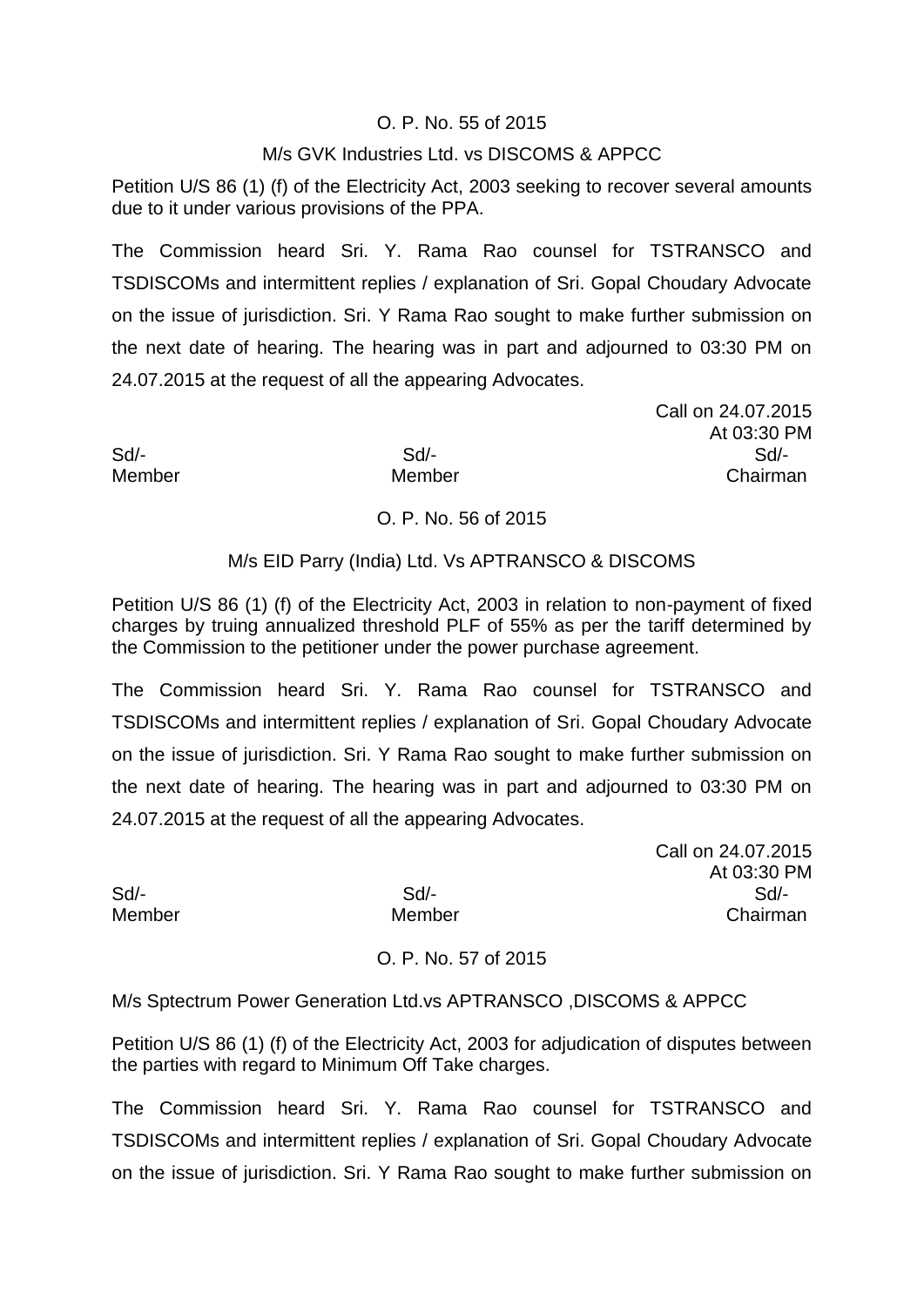Call on 24.07.2015 At 03:30 PM Sd/- Sd/- Sd/- Member Member Chairman

O. P. No. 63 of 2015

M/s GVK Industries Ltd. vs APEPDCL & 5 others

Petition filed for adjudication of disputes between the parties.

The Commission heard Sri. Y. Rama Rao counsel for TSTRANSCO and TSDISCOMs and intermittent replies / explanation of Sri. Gopal Choudary Advocate on the issue of jurisdiction. Sri. Y Rama Rao sought to make further submission on the next date of hearing. The hearing was in part and adjourned to 03:30 PM on 24.07.2015 at the request of all the appearing Advocates.

Call on 24.07.2015 At 03:30 PM Sd/- Sd/- Sd/- Member Member Chairman

> O. P. No. 65 of 2015 And IA No. 14 of 2015

M/s Spectrum Power Generation Ltd.vs APTRANSCO & 5 others

Petition filed U/S 86 (1) (f) of the Electricity Act, 2003 seeking adjudication of disputes between the parties, along with interlocutory application (IA No. 9 of 2014)

The Commission heard Sri. Y. Rama Rao counsel for TSTRANSCO and TSDISCOMs and intermittent replies / explanation of Sri. Gopal Choudary Advocate on the issue of jurisdiction. Sri. Y Rama Rao sought to make further submission on the next date of hearing. The hearing was in part and adjourned to 03:30 PM on 24.07.2015 at the request of all the appearing Advocates.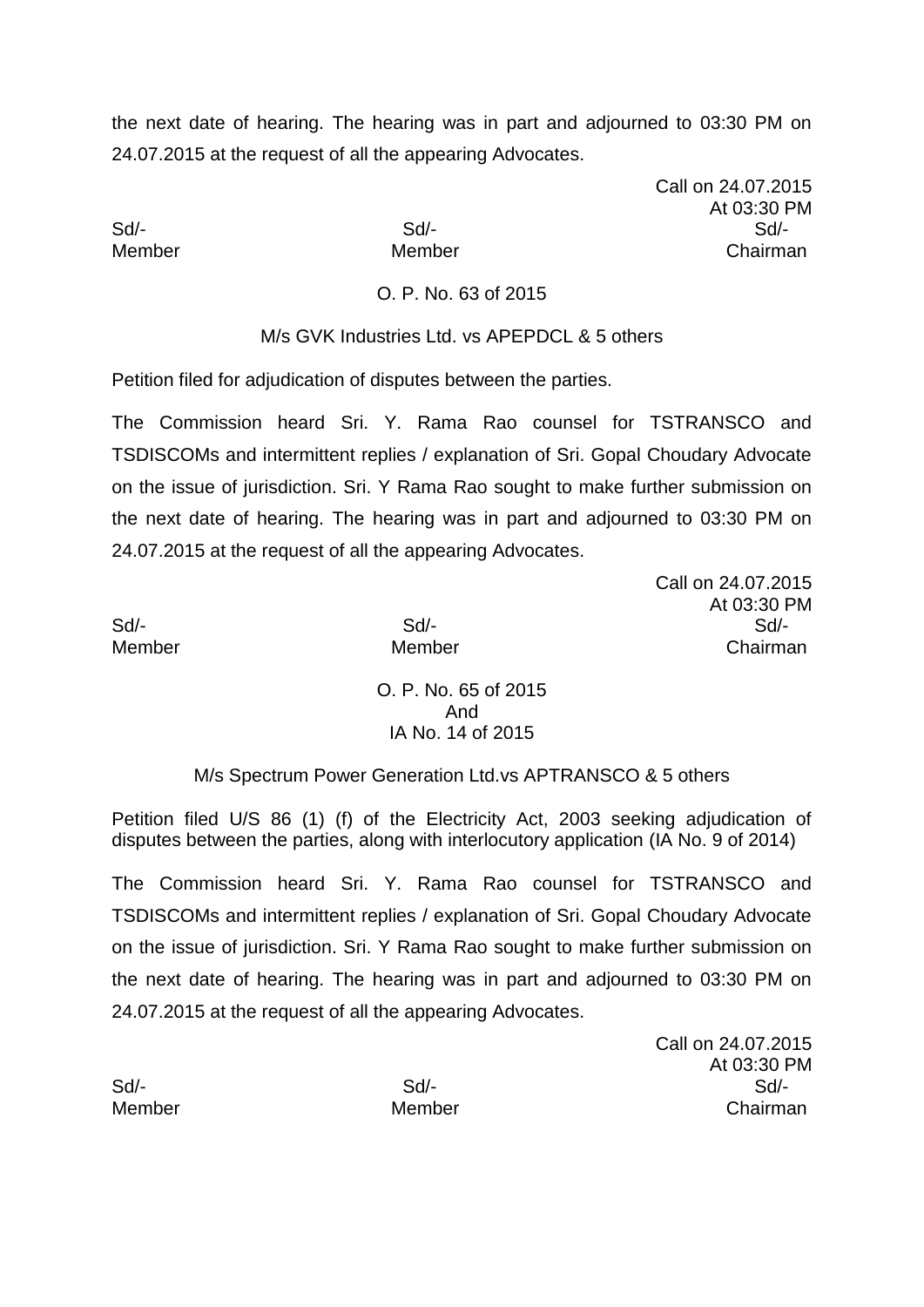## O. P. No. 66 of 2015

### M/s Spectrum Power Generation Ltd. vs APTRANSCO & 5 others

Petition filed U/S 86 (1) (f) of the Electricity Act, 2003 seeking adjudication of disputes between the parties.

The Commission heard Sri. Y. Rama Rao counsel for TSTRANSCO and TSDISCOMs and intermittent replies / explanation of Sri. Gopal Choudary Advocate on the issue of jurisdiction. Sri. Y Rama Rao sought to make further submission on the next date of hearing. The hearing was in part and adjourned to 03:30 PM on 24.07.2015 at the request of all the appearing Advocates.

Call on 24.07.2015 At 03:30 PM Sd/- Sd/- Sd/- Member Member Chairman

# O. P. No. 69 of 2015

## M/s Spectrum Power Generation Ltd. vs APTRANSCO & 7 others

Petition filed U/S 86 (1) (f) of the Electricity Act, 2003 for adjudication of disputes between the parties.

The Commission heard Sri. Y. Rama Rao counsel for TSTRANSCO and TSDISCOMs and intermittent replies / explanation of Sri. Gopal Choudary Advocate on the issue of jurisdiction. Sri. Y Rama Rao sought to make further submission on the next date of hearing. The hearing was in part and adjourned to 03:30 PM on 24.07.2015 at the request of all the appearing Advocates.

Call on 24.07.2015 At 03:30 PM Sd/- Sd/- Sd/- Member Member Chairman

O. P. No. 70 of 2015

M/s Spectrum Power Generation Ltd. vs APTRANSCO & 7 others

Petition filed U/S 86 (1) (f) of the Electricity Act, 2003 for adjudication of disputes between the parties.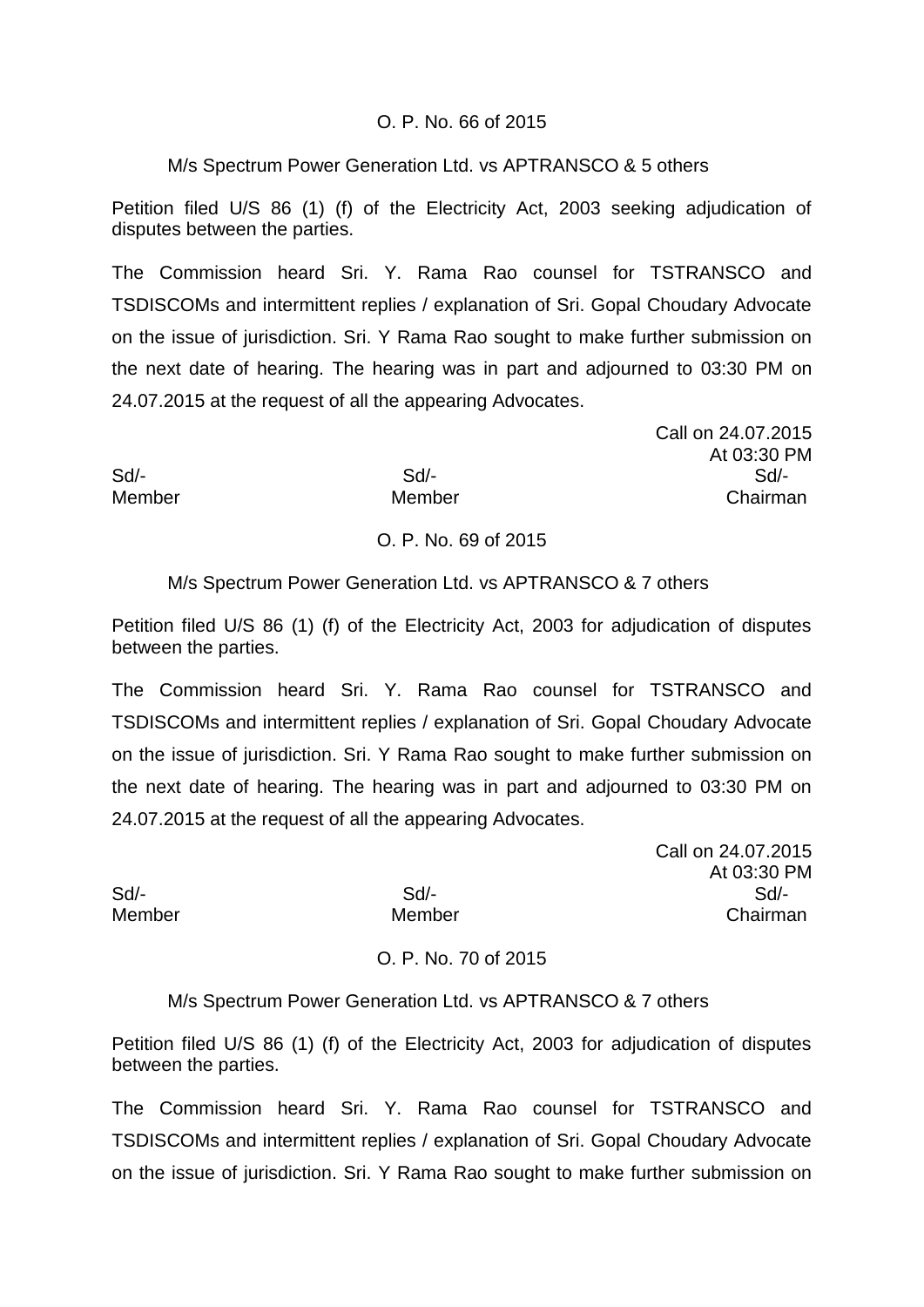Call on 24.07.2015 At 03:30 PM Sd/- Sd/- Sd/- Member Member Chairman

O. P. No. 71 of 2015

M/s Spectrum Power Generation Ltd. vs APTRANSCO & 12 others

Petition filed adjudication of disputes between the parties.

The Commission heard Sri. Y. Rama Rao counsel for TSTRANSCO and TSDISCOMs and intermittent replies / explanation of Sri. Gopal Choudary Advocate on the issue of jurisdiction. Sri. Y Rama Rao sought to make further submission on the next date of hearing. The hearing was in part and adjourned to 03:30 PM on 24.07.2015 at the request of all the appearing Advocates.

|        |        | Call on 24.07.2015 |
|--------|--------|--------------------|
|        |        | At 03:30 PM        |
| Sd/-   | Sd     | Sd                 |
| Member | Member | Chairman           |

# O. P. No. 72 of 2015

M/s Spectrum Power Generation Ltd. vs APTRANSCO & 7 others

Petition filed adjudication of disputes between the parties.

The Commission heard Sri. Y. Rama Rao counsel for TSTRANSCO and TSDISCOMs and intermittent replies / explanation of Sri. Gopal Choudary Advocate on the issue of jurisdiction. Sri. Y Rama Rao sought to make further submission on the next date of hearing. The hearing was in part and adjourned to 03:30 PM on 24.07.2015 at the request of all the appearing Advocates.

Call on 24.07.2015 At 03:30 PM Sd/- Sd/- Sd/- Member Member Chairman

# O. P. No. 73 of 2015

M/s Spectrum Power Generation Ltd. vs APTRANSCO & 7 others

Petition filed adjudication of disputes between the parties.